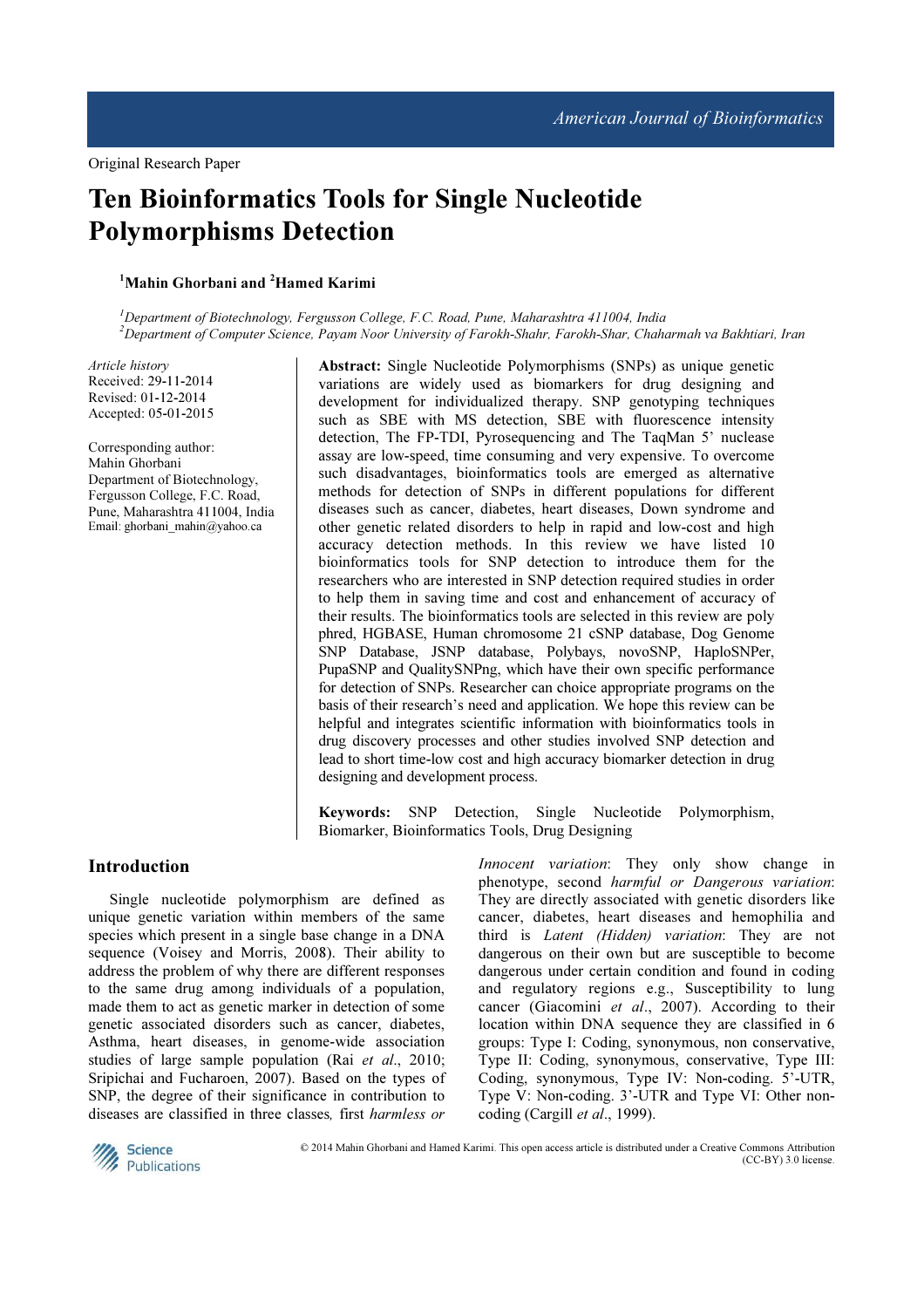# Bioinformatics Tools as Alternative Methods for SNP Detection

Detection of SNPs as molecular markers plays an important role in drug designing and development and genome-wide association studies (Giacomini *et al*., 2007). Laboratory genotyping methods of SNPs such as SBE with MS detection, SBE with fluorescence intensity detection, The FP-TDI, Pyrosequencing and the TaqMan 5' nuclease assay are time consuming and low speed processes and demand very expensive instruments (Chen and Sullivan, 2003). Thus automated tools are generated as alternative method to overcome such disadvantages and to cover weakness of genotyping methods (Chen and Sullivan, 2003; Batley *et al*., 2007). Although several automated tools for detection of SNP are developed over last decay but still some researchers are not aware of generation and availability and use of such tools (Batley *et al*., 2007). The aim of this review is that to introduce different bioinformatics tools for SNP detection to researches who are interested in using such tools to utilize their benefits in cost and time and accuracy (Chen and Sullivan, 2003).

# Bioinformatics Tools for SNP Detection

Poly phred: (http://droog.gs.washington.edu/polyphred/) (Direct link to access the program). It is an integrated program to identify heterozygous locations for SNP. The program together with three other programs is used to compare florescence based sequence across DNA traces obtained from different individuals to detect heterozygous sites for SNPs. The contributed programs are as *Phred* (is responsible for detection of potential heterozygous sites for SNP using base call and peak characterization)*, Phrad* (provides assemblies or sequence alignment) *and Consed* (responsible for editing, scanning, interpretation and visualization of results) (Sachidanandam *et al*., 2001). For instance, the project of "*Automating the identification of DNA variations using quality-based fluorescence re-sequencing*: *Analysis of the human mitochondrial genome"* used Poly phred program in which the program detected 378 variants containing 29 novel variants and 2 heteroplasmic sites from 12 sequenced genome from human mitochondrial genome as source (Marth *et al*., 1999).

Human Genic Bi-Allelic Sequence (HGBASE): (http://hgbase.interactiva.de/) (Direct link to access the program). It is a database containing polymorphisms are located in human intra-genic sequence (from promoter to end of transcription) and used by users for study of SNPs located in intra-genic sequences and are associated with genetic diseases (Sarkar *et al*., 1998).

*Human chromosome 21 cSNP database*: (http://csnp.unige.ch/) (Direct link to access the program). It is web based program used for detection of SNPs are located in Chromosome 21 of human genome. As chromosome 21 is associated with several genetic disorders like down syndrome so identification of several cSNP are associated with such disorders can be detected using this Database. Result of completion of sequencing chromosome 21 disclosed 225 genes. Thus providing detection of potential Single Nucleotide Polymorphism within cDNA (cSNP) for appropriate projects (Deutsch *et al*., 2001).

*Dog Genome SNP Database (DoGSD):* (http://dogsd.big.ac.cn/) (Direct link to the program). It is Dog Genome SNP Database which provides information about already identified SNPs in dog/wolf related genetic diseases. Dog and wolf share the same diseases with human due to the same ancestor. Dog/wolf's diseases which are common to human or transfer from them to human have significant role in human's disease studies so providing database for Dog's SNPs plays crucial role in detection, similar SNPs in human genome (Bai *et al*., 2014).

*JSNP database*: (http://snp.ims.u-tokyo.ac.jp/) (Direct link address to the program). It provides database SNPs for different genetic related disorders in the Japanese population. This database searching program facilitates web based-fast search service for potential SNPs involved in different diseases among Japanese population, also it provides other information related searched SNP like it's location in chromosome, Its laboratory where it was detected, Its type and frequency, detail of electrophoresis of individual SNP can be found in database (Hirakawa *et al*., 2002).

*Polybays*:

(http://clavius.bc.edu/~marth/PolyBayes/pages/main.htm l) (Direct link address to the program). The PolyBayes software is used to detect SNPs in redundant DNA sequences. By three steps, Creation of multiple sequence alignment, Identification of paralog and SNP detection (Marth *et al*., 1999).

*novoSNP:*

(http://www.molgen.ua.ac.be/bioinfo/novosnp/) (Direct link address to the program). novoSNP is a program used for detection of SNP in SNP reconstructing/resequencing based researches. It's input is a reference sequence and a number of sequencing trace files and output will come in the form of a list of possible variations with a quality score (Weckx *et al*., 2005).

*HaploSNPer:*

(http://www.bioinformatics.nl/tools/haplosnper/) (Direct link address to the program). It is another applicable SNP detection tool which produce three outputs: First, Showing the parameter's setting, second, listing information of clusters, haplotypes and statistic information of SNPs and third is to display each cluster with it's haplotypes, SNP and it's sequence alignment (Tang *et al*., 2008).

*PupaSNP*: (http://pupasnp.bioinfo.cnio.es/) (Direct link address to the program). It is another web snp detection tool which resequence SNPs that show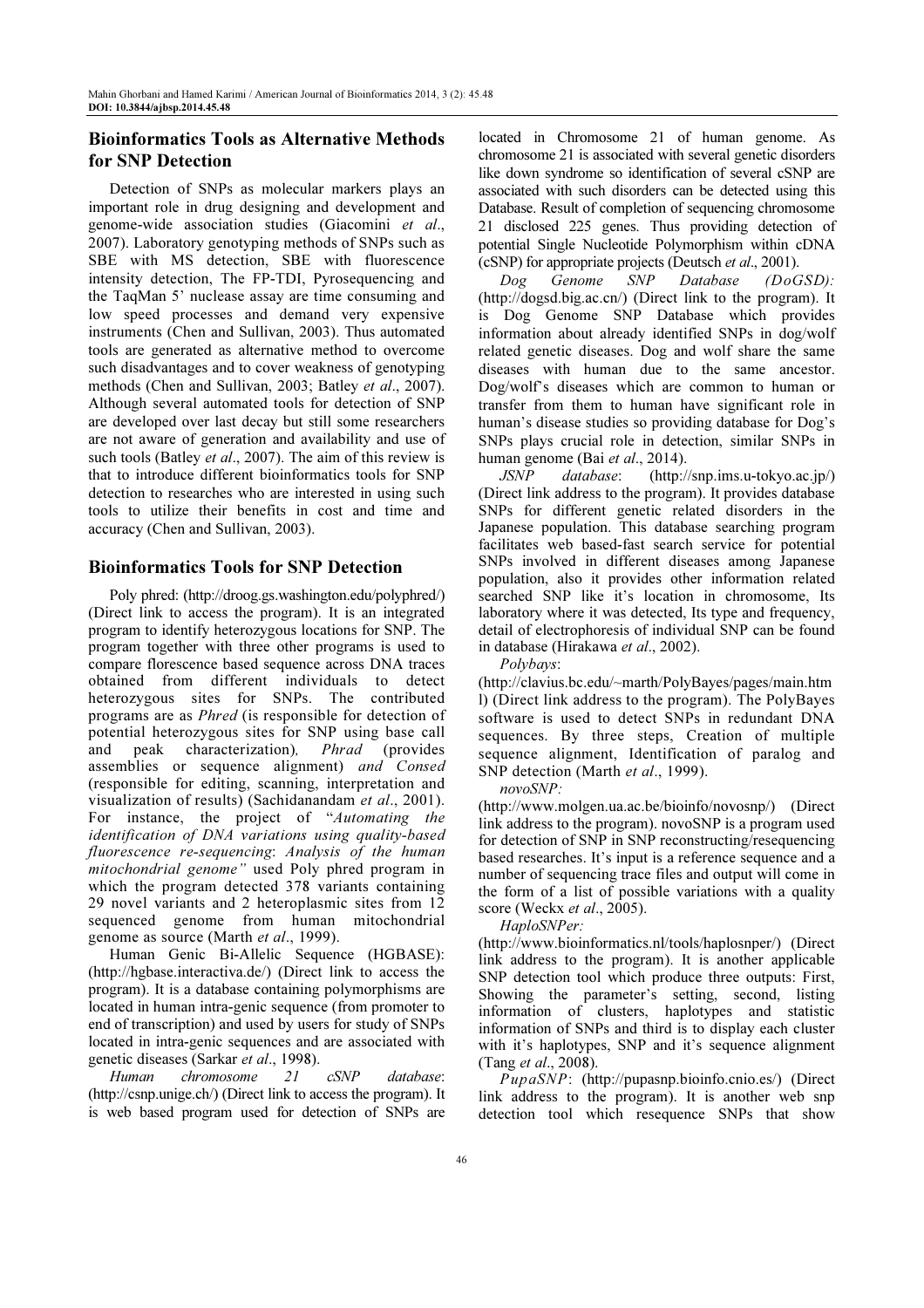influence on conserved regions used by cellular machinery for gene processing such as intro/exon boundaries, predicted Transcription Factor Sites (TFBS) and amino acid changes of proteins (Conde *et al*., 2004).

#### *QualitySNPng*:

(http://www.bioinformatics.nl/QualitySNPng/) (Direct link address to the program). It is another software tool for detection of SNPs, designed in such a way that uses haplotype based scheme, it uses DNA sequences derived from next generation sequencing data. It performs on diploid as well as polyploidy species. Complete sequenced reference genome is not required by the tool (Nijveen *et al*., 2013).

#### Discussion

SNP genotyping techniques such as SBE with MS detection, SBE with fluorescence intensity detection, The FP-TDI, Pyrosequencing and The TaqMan 5' nuclease assay have shown some weakness in cost, throughput and time and high demand of instruments, technical support and experiences. To overcome such disadvantages, bioinformatics tools have occupied a place in biomedical research as alternative methods which provide an economic, high speed, high accuracy detection method for SNPs. Bioinformatics tools for SNP detection have been developed last decay and improving rapidly. Generation of these tools assume challenge for researchers who are not directly involved in program generation but requiring to use the tools for their researches. In this article we reviewed ten bioinformatics tools such as poly phred, HGBASE, Human chromosome 21 cSNP database, Dog Genome SNP Database, JSNP database, Polybays, novoSNP, HaploSNPer, PupaSNP and QualitySNPng involved in Single nucleotide polymorphism detection, to introduce them as alternative methods for SNP genotyping which are time consuming, expensive, require technical support and experimental experiences. By providing information about the name, direct address and performance of the tools, we hope to provide essential information about them to be a starting point to use them according research's appropriates in their projects to utilize their advantages.

## Conclusion

Applying alternative tools of bioinformatics to genotyping techniques for detection of Single Nucleotide Polymorphisms leads in saving time and cost for researchers who are not interested in genotyping methods in their research concerned with SNPs. Thus to become familiar with such programs, will help them in finding appropriate program for their research like drug designing to provide individualized therapy. But using these tools for detection of SNPs still require sufficient knowledge and background of principle behind of each programs.

## Funding Information

The authors have no support or funding to report.

#### Author's Contributions

All authors equally contributed in this work.

#### **Ethics**

This article is original and contains unpublished material. The corresponding author confirms that all of the other authors have read and approved the manuscript and no ethical issues involved.

#### References

- Bai, B., W.M. Zhao, B.X. Tang, Y.Q. Wang and L. Wang *et al*., 2014. DoGSD: The dog and wolf genome SNP database. Nucl. Acids Res. DOI: 10.1093/nar/gku1174
- Batley, J., E. Jewell and D. Edwards, 2007. Automated discovery of single nucleotide polymorphism and simple sequence repeat molecular genetic markers. Meth. Mol. Biol., 406: 473-94. PMID: 18287708
- Cargill, M., D. Altshuler, J. Ireland, P. Sklar and K. Ardlie *et al*., 1999. Characterization of single-nucleotide polymorphisms in coding regions of human genes. Nat. Genet., 22: 231-8. DOI: 10.1038/10290
- Chen, X. and P.F. Sullivan, 2003. Single nucleotide polymorphism genotyping: Biochemistry, protocol, cost and throughput. Pharmacogenom. J., 3: 77-96. DOI: 10.1038/sj.tpj.6500167
- Conde, L., J.M. Vaquerizas, J. Santoyo, F. Al-Shahrour and S. Ruiz-Llorente *et al*., 2004. PupaSNP Finder: A web tool for finding SNPs with putative effect at transcriptional level. Nucleic Acids Res. PMID: 15215388
- Deutsch, S., C. Iseli, P. Bucher, S.E. Antonarakis and H.S. Scott, 2001. A cSNP map and database for human chromosome 21. Genome Res., 11: 300-307. PMID: 11157793
- Giacomini, K.M., C.M. Brett, R.B. Altman, N.L. Benowitz and M.E. Dolan *et al*., 2007. The pharmacogenetics research network: From SNP discovery to clinical drug response*.* Clin. Pharmacol. Ther., 81: 328-45. DOI: 10.1038/sj.clpt.6100087
- Hirakawa, M., T. Tanaka, Y. Hashimoto, M. Kuroda and T. Takagi *et al*., 2002. JSNP: A database of common gene variations in the Japanese population. Nucleic Acids Res., 30: 158-62. PMID: 11752280
- Marth, G.T., I. Korf, M.D. Yandell, R.T. Yeh and Z. Gu *et al*., 1999. A general approach to singlenucleotide polymorphism discovery. Nat. Genet., 23: 452-456. DOI: 10.1038/70570